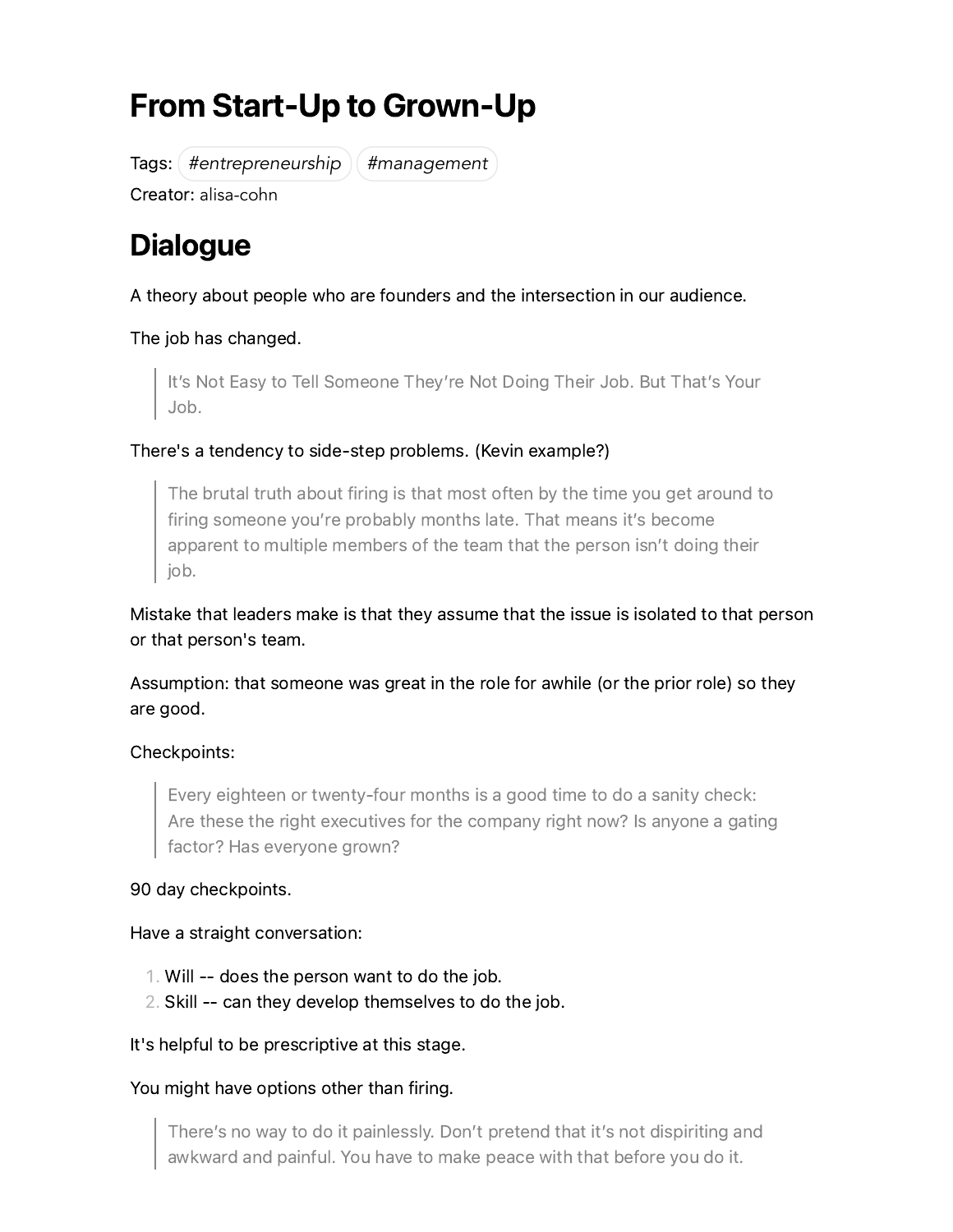Guilt comes up here a lot. Leaders are frustrated with themselves that this is so hard.

What have you changed your mind on?

## Reserve

Again and again, I've had founders come to me and say, "So-and-so just quit," in a tone of voice that suggests the world is about to end. Again and again, the world has failed to end. And often, it's had a new beginning.

Do you dismiss someone right away or do you have a transition period -- or move them into a new role?

## **Quotes**

Highlight [page 88]: Nobody sets out to hire the wrong people, obviously. Kevin certainly didn't. Kevin was the charismatic founder of a collectibles marketplace. Kevin was like a pied piper—he raised a lot of money and was able to get top executives to join his team. These are amazing qualities for a founder/CEO! As the company grew, Kevin knew he needed a technical executive to rearchitect the product to get ready to scale. He hired a CTO who looked great on paper. Sean had worked for the fancy companies in Silicon Valley. He came highly recommended with references from those same fancy companies, and Kevin thought he had found the answer to the question of how he was going to scale to millions of users. All seemed well for about a year. Sean got his arms around the problems in the technology and hired a team. Kevin thought it was an awfully big team, but Sean convinced him that's what he needed to rearchitect the site. After those twelve months Sean told Kevin that the work was more extensive than he had realized and that he'd need another three months to complete a solution. At the end of those three months, Sean said he'd need another three months. By this time Kevin had, understandably, lost trust in Sean. However, rather than addressing Sean directly about why he was slipping deadlines and finding out what the real problems were, Kevin had a side conversation with the VP of engineering, who reported to Sean. Kevin asked him to take on a special project to check Sean's work, and to keep it secret. This VP of engineering hired other engineers and before you know it, they had a shadow team of thirty trying to check the work of the formal engineering team. Does that sound like a mess? It was a mess. Kevin ended up firing Sean anyway, and it took several years to unravel—years of precious time fixing issues rather than moving forward. Kevin could have saved himself a lot of time and money if he had fired Sean earlier. The brutal truth about firing is that most often by the time you get around to firing someone you're probably months late. That means it's become apparent to multiple members of the team that the person isn't doing their job.

Highlight [page 89]: Although this is uncomfortable, it's normal. Every eighteen or twenty-four months is a good time to do a sanity check: Are these the right executives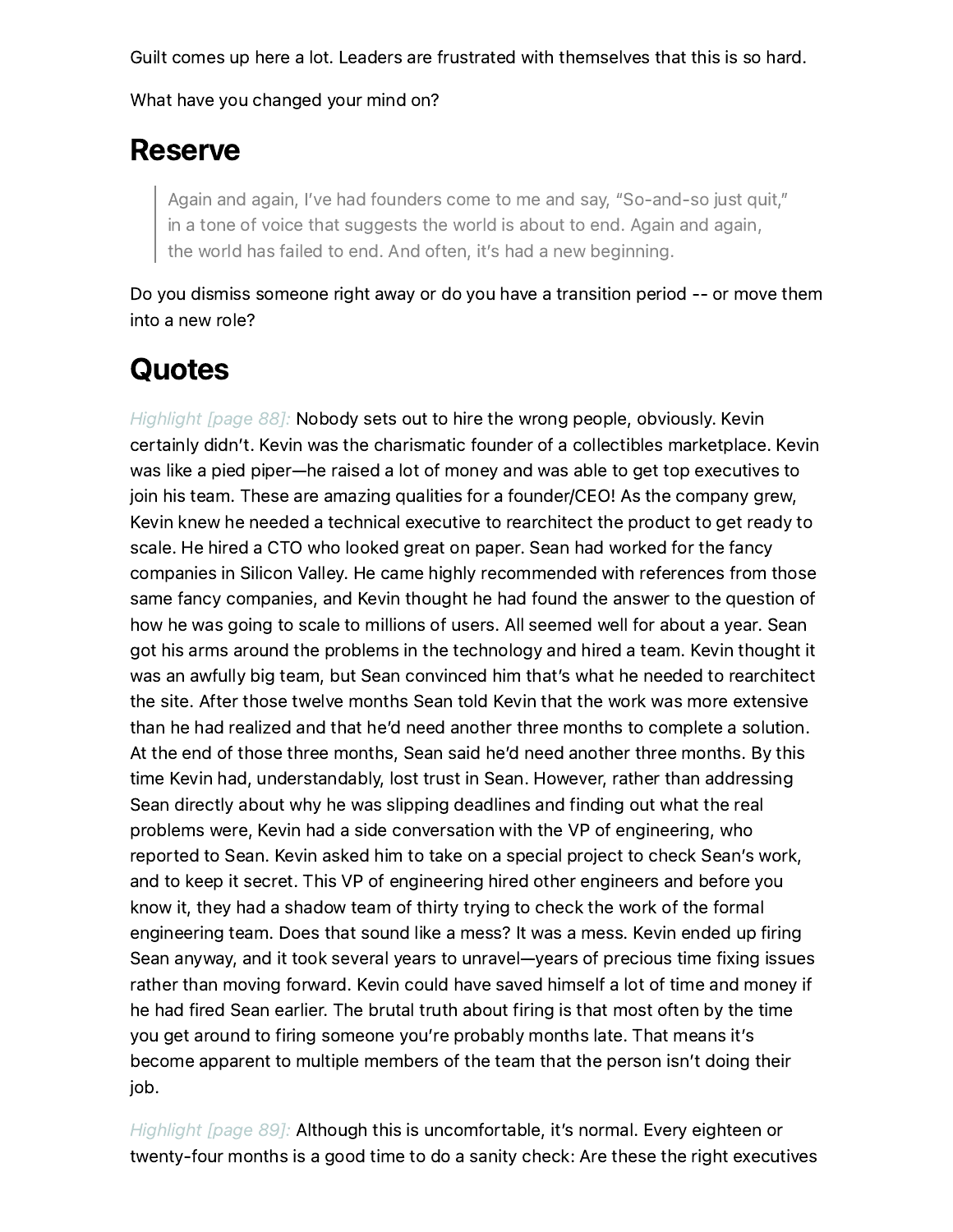for the company right now? Is anyone a gating factor? Has everyone grown?

Highlight [page 89]: When you don't address situations like this because you don't quite see the root cause (and believe me, although it seems obvious as I lay it out for you here, when you're in the middle of it, it is far from clear) or you don't know what to do, the issue festers. As the CEO, you will probably get frustrated with your executive who is not performing and either seethe silently in resentment or blow up at her. Your other executives will definitely start wondering why you're not doing something about this. What you may not quite realize is that the underperforming executive herself will know she's not keeping up but not know how to solve these problems. You may have to part ways with her, but before you do that you should have a straight conversation with her.

Highlight [page 90]: Very often, even when the CEO knows that there are problems, he doesn't quite know how to address them. He hopes the executive will figure things out. He wants to help her solve the problems. He dreads her defensiveness. He's afraid that if she leaves maybe her team will leave with her or maybe the company will lose some important institutional memory. He doesn't really want to hire someone new, given all the other things he needs to do.

Highlight [page 91]: You do have a few options that don't include terminating your underperforming employee. If she is fantastic and open to growing but not at the job they have, there might be a better fit in your company. Or this person could do very well if she had a manager over her to provide the training and experience she needs. As long as you're legitimately bringing in a good manager, it's a great opportunity. You can say, "One of the great things about start-ups is that we can grow and change. We think you're great, but the company has reached the point where we need to bring in more experienced executives. What I'd like you to do is hire a more experienced

Highlight [page 92]: Please do not copy or distribute. 91 executive to run your area, who you will be the right hand of, and who will teach you the things you need to know." I'll talk more about layering in Chapter 6.

Highlight [page 92]: I once worked with a CEO who had a very strategic head of product named Zak. In fact, Zak was so strategic that he couldn't get all that much done. He loved sitting at his computer and creating wonderful PowerPoints. His passion for the product and the company was off the charts. Everyone liked Zak and was in awe of his intellect, but they were also frustrated that he never got back to them on time and didn't share with them what he was working on. The product managers he was supposed to manage learned not to turn to him for help, and they became increasingly out of step with the efforts of the company because there was no executive coordinating their efforts with everyone else. When the CEO finally had a conversation with Zak, there was already a lot of irritation around him. The CEO and he had a series of discussions that let both of them see that he could add a lot of value, but he was in the wrong role. The CEO hired a new head of product and moved Zak to a more creative and strategic role that didn't require so much coordination with other